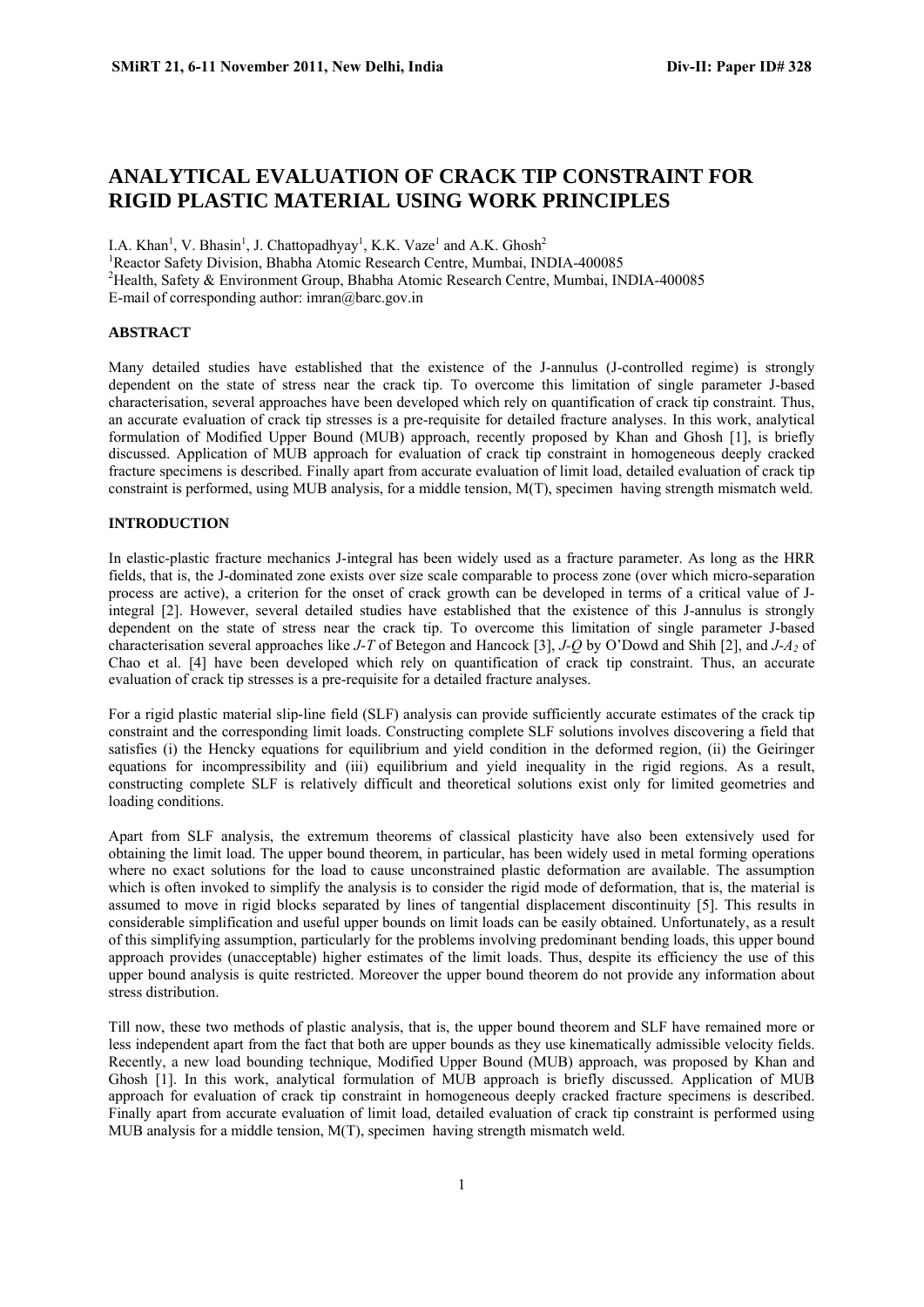#### **ANALYTICAL FORMULATION OF MODIFIED UPPER BOUND APPROACH**

The basic expression of upper bound theorem can be expressed as [6]

$$
\int_{s} T_{i} \nu_{i}^{*} dS \leq \int_{V} \sigma_{ij}^{*} d\xi_{ij}^{*} dV + \int_{s_{p}} k \nu^{*} dS_{p}
$$
\n(1)

Here  $v^*$  denotes the tangential displacement increment discontinuity on a surface  $S_p$  for the kinematically admissible velocity field  $v_i^*$ , *k* the shear yield strength,  $T_i$  the traction acting on the surface  $\dot{S}$ ,  $d\xi_{ij}^*$  the assumed rate of plastic strain increments as derivable from  $v_i^*$  in the usual way and  $\sigma_{ij}^*$  is a stress field, not necessarily statically admissible, derivable by way of the concept of the plastic potential from the strain increment field  $d\zeta_{ij}^*$ . The equality sign is achieved only when the kinematically possible field  $v_i^*$  coincides with the actual field  $v_i$ .

The assumption which is often invoked to simplify the analysis is to consider the rigid mode of deformation, that is, the material is assumed to move in rigid blocks separated by lines of tangential displacement discontinuity. Under this condition  $d\xi_{ij}^*$  becomes zero and Johnson and Mellor [5] sets the first integral of the right hand side of eq. (1) to zero. The velocity discontinuity  $v^*$  now refers to any fictitious mode of deformation assumed in the problem. This method requires no integration, in plane strain cases, as the tangential component of velocity discontinuity  $v^*$  is constant along any assumed deformation path. This results in considerable simplification and useful upper bounds can be easily obtained. Unfortunately, as a result of this simplifying assumption, particularly for the problems involving predominant bending loads, this upper bound approach provides (unacceptable) higher estimates of the limit loads. Thus, despite its efficiency the use of this upper bound analysis is quite restricted. To overcome this limitation Khan et al. [7] assumed that a rigid plastic body actually comprises of two distinct regions viz. Region I consisting of a set of volumes, say *Vm* (*m=1, 2, 3…)*, comprising of rigid blocks of materials separated by surfaces of tangential displacement discontinuity (similar to the assumption made in classical upper bound approach) and Region II consisting of another set of volumes say  $V_n$  ( $n=1, 2, 3...$ ), having deforming zone. They further assumed that the stress distribution in deforming zone is such that it satisfies differential equations of equilibrium at each and every point in this plastically deformed zone. However, neither information regarding the state of stress in region I was required nor it was necessary to prove that the stress distribution there satisfies the equilibrium equations. With these assumptions, Khan et al. [7] has proposed following expression of modified upper bound (MUB) approach

$$
\int_{S} T_i v_i^* dS \le \sum_{S_{Dm}} \int_{S_{Dm}} k v^* dS_m + \sum_{S_n} \int_{S_n} \sigma_{ij}^* v_i^* n_j dS_n \tag{2}
$$

If the assumption of rigid mode of deformation is invoked over the whole body then second integral term of eq. (2) becomes zero and hence eq. (2) would reduce to the conventional form of upper bound theorem that is widely used in load bounding estimates.

#### **APPLICATION OF MUB APPROACH FOR EVALUATION OF CRACK TIP CONSTRAINT OF HOMOGENEOUS DEEPLY CRACKED FRACTURE SPECIMENS**

The cracked bend specimens are nowadays frequently used in fracture mechanics analysis. In order to ensure that a high crack tip constraint exist in these specimens the testing standards usually recommend deeply cracked geometries subjected to predominant bending load. This recommendation ensures that the fracture toughness so obtained would be a conservative estimate of the fracture toughness of the actual structure under investigation. In low strength metal specimens the cracked section is normally fully yielded before crack growth initiation. Under these conditions slip-line field (SLF) analysis, assuming that material is rigid-plastic, can provide sufficiently accurate estimates of stresses in plastic region and the corresponding limit load. SLF method requires integration of stress distribution of plastically deformed regions to arrive at global equilibrium equations. On the other hand the expression of MUB approach itself provides an equation of global equilibrium for force or bending moment. Minimum work principle may then be invoked to evaluate the unknown parameters of the plastic deformation field. This process of minimization automatically leads to other equations of global equilibrium which are identical to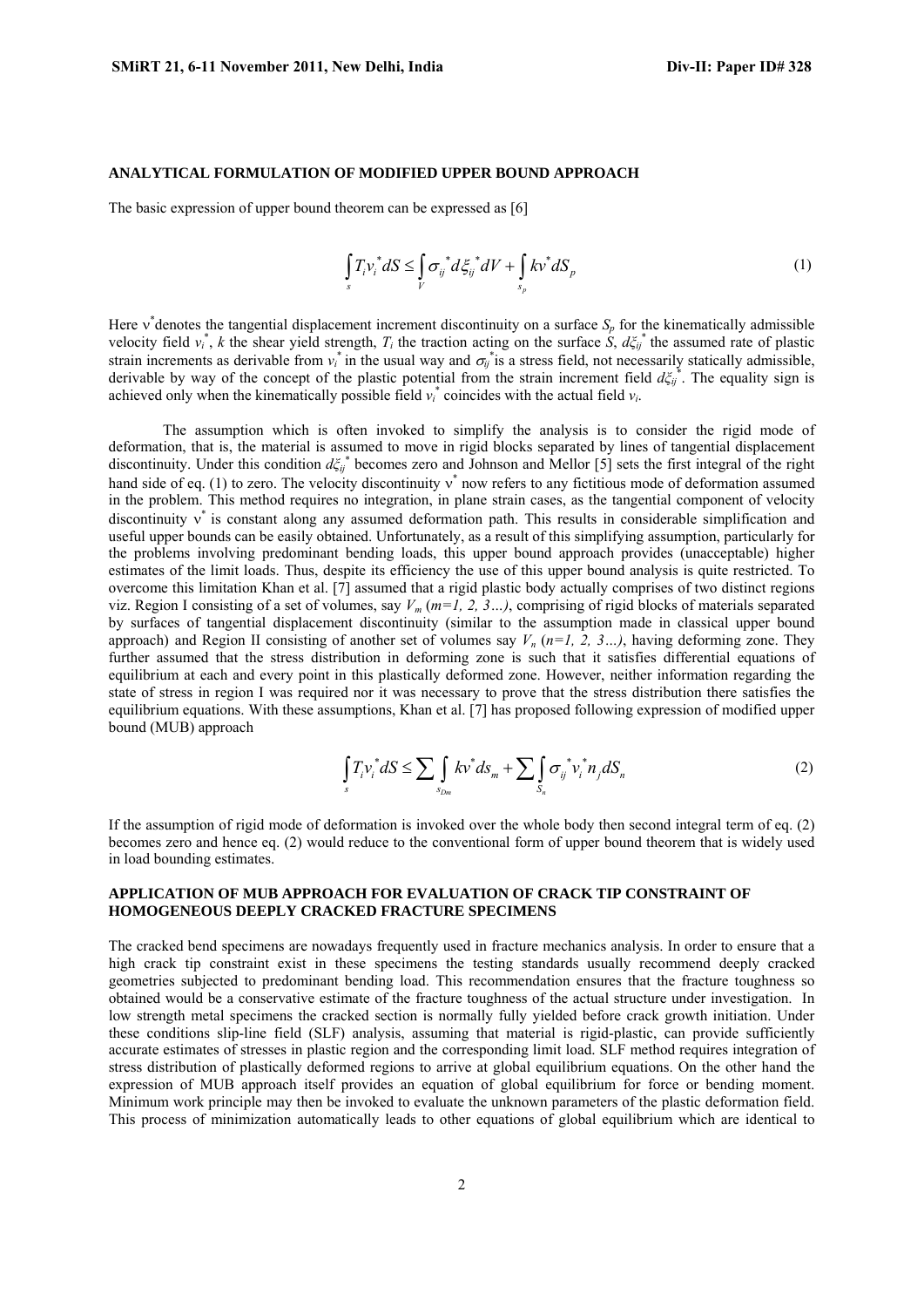those obtained from the SLF analysis. The equivalence of MUB approach with SLF analysis for a wide variety of problems was discussed in detail by Khan et al [7]. In order to describe the use of MUB approach for evaluation of crack tip constraint, a homogeneous deeply cracked pure bending specimen, SE(PB), is analysed here.

**Single edge cracked specimen in pure bending (SE(PB)):** For a deeply cracked  $(a/W \ge 0.3)$  SE(PB) specimen (assumed plastic field is shown in Fig. 1), the resulting expression for limit moment [1] can be expressed as

$$
M_{L} = k \left[ R^{2} (\beta + \frac{\pi}{4}) + x(R + 0.5x) \right]
$$
\n(3)



Fig.1: Assumed Plastic Deformation mechanism for SE(PB) specimen.

Fig. 2: Fully plastic crack-tip stress fields for deeply cracked SE(PB) specimens.

Eq. (3) represents the condition of global moment equilibrium about the hinge point. From geometry following relation can be easily obtained

$$
R = \frac{l - \frac{x}{\sqrt{2}}}{(\sin \beta + \frac{1}{\sqrt{2}})}
$$
(4)

Here *x* and  $\beta$  are the two independent unknown parameters that would be evaluated using minimum work principle. Since the algebra involved is quite standard only important steps/equations are provided. Minimizing eq. (3) with respect to these two unknown parameters we have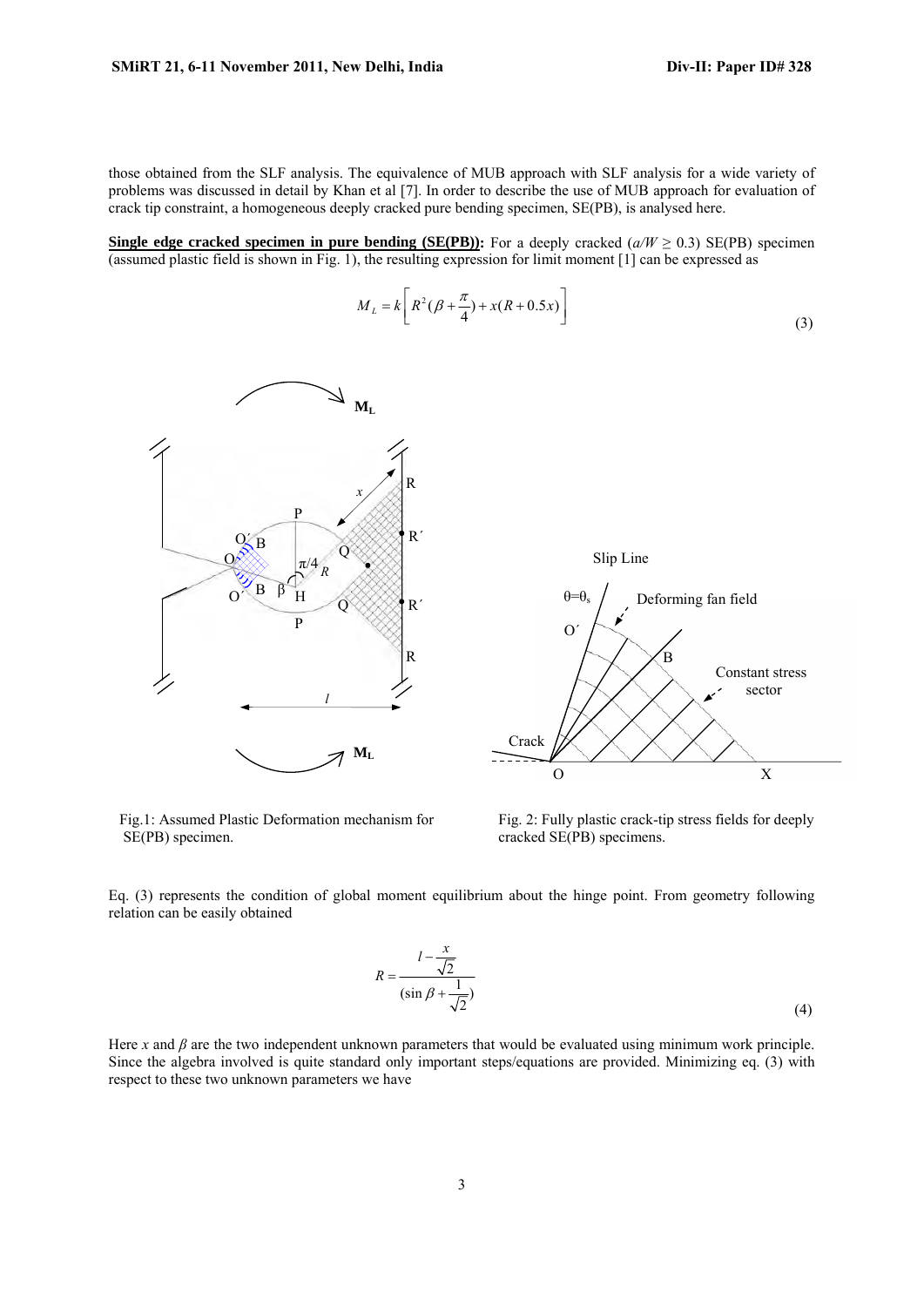$$
\frac{\partial M_L}{\partial x} = k \left[ \left( \beta + \frac{\pi}{4} \right) 2R \frac{\partial R}{\partial x} + R + x \frac{\partial R}{\partial x} + x \right] = 0
$$
\n(5)

$$
\frac{\partial M_L}{\partial \beta} = k \left[ R^2 + \left( \beta + \frac{\pi}{4} \right) 2R \frac{\partial R}{\partial \beta} + x \frac{\partial R}{\partial \beta} \right] = 0
$$
\n(6)

On further simplification, these two equations can be expressed as

$$
(\sin \beta + \cos \beta) = 2\cos \beta \left(\beta + \frac{\pi}{4}\right)
$$
\n(7)

$$
x = \frac{R}{\sqrt{2}} \left[ \cos \beta - \sin \beta + 2 \sin \beta \left( \beta + \frac{\pi}{4} \right) - \sqrt{2} \right]
$$
(8)

Eqs. (7)  $\&$  (8) actually represent global equilibrium conditions which can also be obtained from detailed SLF analysis [8]. It is important to note that if the presence of compressive zone is neglected then eq. (3) would reduce to the classical upper bound solution proposed by Prager [9] , that is,

$$
M_L = 0.398 \sigma_y l^2 \tag{9}
$$

which is about 10% higher than that obtained from detailed SLF/MUB solution.

**Crack-Tip constraint for SE(PB) specimen:** In the previous section, it was established that, for the assumed plastic deformation field, minimum work principle automatically satisfies the global equilibrium equations. It means that the state of stress in the regions having rigid mode of deformation and hence through out the body is identical with that obtained from detailed SLF analyses. Thus, the assumed plastic deformation field is in fact SLF and Hencky's theorem can now be used at any point in the plastically deformed regions to evaluate the state of stress. However, from the stress distribution we cannot determine the constraint parameter *Q* at the crack tip directly as the assumed plastic field can only give the stress components along the slip lines which radiate from the crack tip and which are inclined to the horizontal line with an angle larger than 45° [10]. From this kind of slip line fields the stress field surrounding the crack tip is not uniquely obtainable. Following Hao et al [10], possible crack-tip stress field is illustrated in Fig. 2. In this figure we assume, asymptotically, that a small segment of straight slip line OO΄ exists. It radiates from the crack tip and is connected to the arc OP in the global slip line field. Thus the stress components on these small lines are constant and equal to the components at the point O΄ on the arc O΄P. The plastic deformation expand from the line OO΄ ahead of the crack tip, as shown in Fig. 2 and form a diamond-like plastic zone OBXB like that in Prandtl field.

In Fig. 1, OPQR΄ is a β slip line along which 2*k*  $\frac{\sigma}{\sigma} + \theta = \eta$ . At point Q,  $\sigma = -k$  and  $\theta = \pi/4$ . Thus, 1  $\frac{1}{2}$  *Q*  $-$  *No*  $-\frac{1}{4}$   $\frac{1}{2}$  $n_Q = n_O = \frac{\pi}{4} - \frac{1}{2}$ . At

point O,  $\theta = -\beta$  and on substituting  $\psi = \pi/4 + \beta$ ,  $\sigma_o = k(2\psi - 1)$ . Also O'BX is α-slip line along which  $\frac{\sigma}{2k} - \theta = \xi$ . Thus,  $\zeta_{0} = \zeta_{B} = \psi - \frac{1}{2} + \beta$ . At point B,  $\theta = -\frac{\pi}{4}$  and the normal pressure (hydrostatic stress) can be expressed in terms of slip

angle β as follows.

$$
\sigma_B = \sigma_X = k(2\psi - 1) + 2k\left(\beta - \frac{\pi}{4}\right)
$$
\n(10)

In triangle OBX (that is actually a uniform stress zone) lying just below the crack tip, maximum tensile stress is given by the following expression

$$
\sigma_{\theta\theta} = \sigma_B + k \tag{11}
$$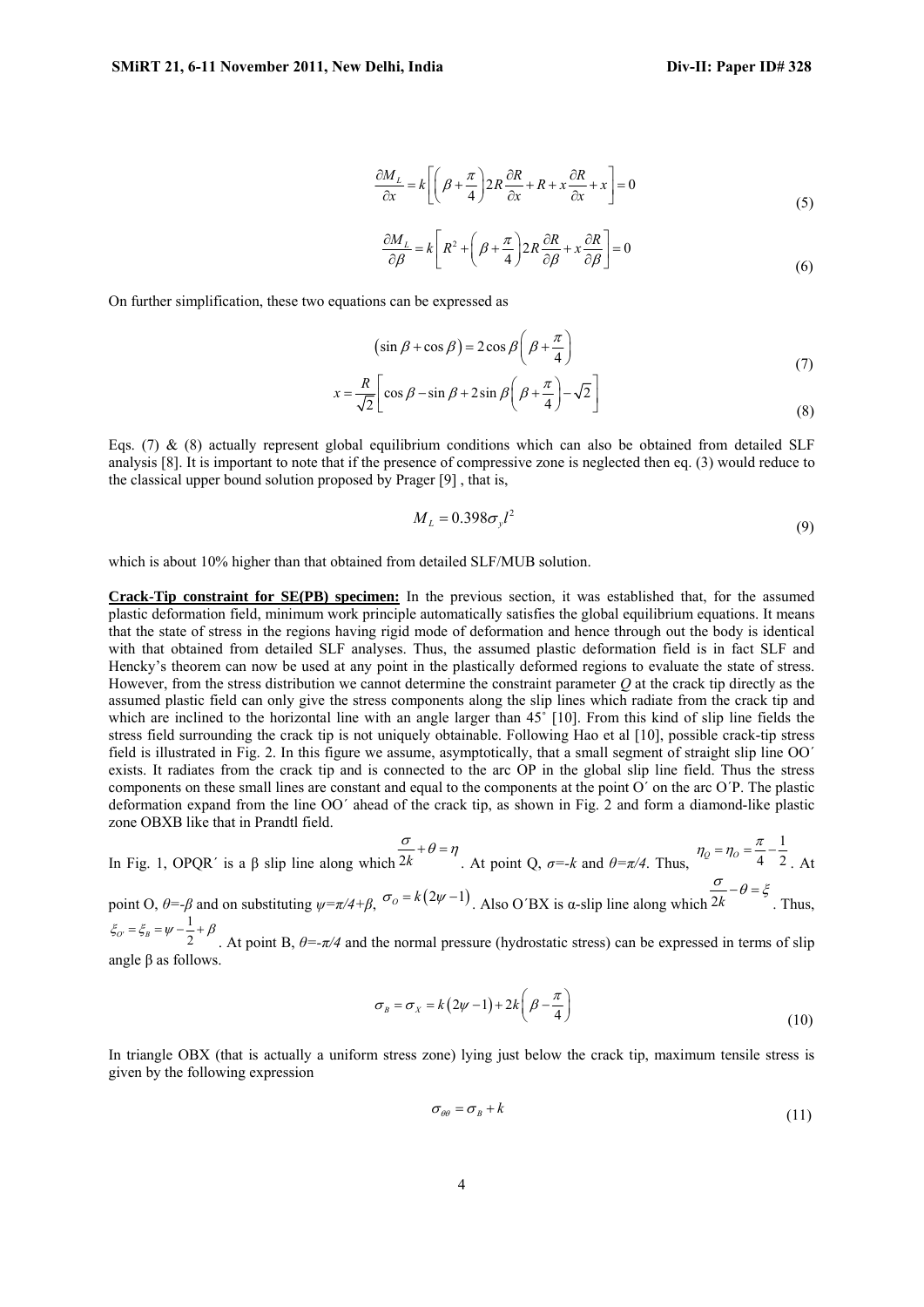Comparison of these local stresses near the crack tip and hence the constraint factor obtained using work principle and those from detailed SLF solution [11] is given in table 1.

Table 1: Comparison of results obtained from modified upper bound approach with SLF analysis [11] for SE(PB) specimen having  $a/W=0.3 - 1$ .

|            | R/l    | $^{\prime\prime}$ | x/l   | 14<br>$2M_I/\sigma_{V}l$ | $\mathbf{A}$<br>$\overline{r}$ | $(\sigma_{\rm m}/\sigma_{\rm o})$<br>$\theta = 0$ | $(\sigma_{\theta\theta}/\sigma_o)$ $_{\theta=0}$ |          |
|------------|--------|-------------------|-------|--------------------------|--------------------------------|---------------------------------------------------|--------------------------------------------------|----------|
| <b>SLF</b> | 0.3886 | 04                | 0.502 | 1.2606                   | 0.369                          | 2.326                                             | 2.903                                            | $-0.064$ |
| <b>MUB</b> | 0.3887 | .04               | 0.502 | 1.2606                   | 0.369                          | 2.326                                             | 2.903                                            | $-0.064$ |

#### **EVALUATION OF CRACK TIP CONSTRAINT FOR A MIDDLE TENSION, M(T), SPECIMEN HAVING STRENGTH MISMATCH WELD**

As discussed earlier, SLF analysis has been widely used for evaluation of limit load and crack tip constraint for a rigid plastic material. However, it is well recognised that such classical methods are applicable to macroscopically homogeneous/single material. Welded structures have an abrupt material discontinuity at the base weld interface. Constructing SLF solutions for such problems is not straightforward as the stress connections conditions at the interface are not known. In past some investigators [10] have made an attempt to solve this problem analytically by assuming continuity of normal and shear stress along the slip line passing through the interface of base and weld material. However, this assumption is not well supported by the results obtained from detailed elastic-plastic finite element analysis. As a result, many subsequent investigations were made using detailed FE analysis to obtain accurate solutions of limit load and crack tip constraint for various fracture specimens having strength mismatch weld. In this work, MUB approach using a discontinuous stress solution is proposed to analyse M(T) specimen having a weld centre crack. Discontinuity is incorporated in the solution by assuming an unknown value of normal stress at the interface of two materials. MUB approach along with global equilibrium equations was utilized to obtain this unknown normal stress and hence the whole plastic field. In addition to limit load, detailed evaluation of crack tip stresses have been worked out. The results obtained were found to be in excellent agreement with the known FE solutions available in literature.

Consider the case of a M(T) specimen having a weld centre crack as shown in Fig. 3. Assumption of plane strain was made and analyses were carried out on idealised weld without any heat affected zone (HAZ). The two materials (base and weld) were considered as rigid plastic having mismatch in their yield strength. The effects of weld geometry were modelled by changing the weld slenderness ratio (*ψ*) while the strength mismatch effects were incorporated by changing the mismatch ratio (*M*). These two parameters are defined as follows

$$
M = \frac{\sigma_{yy}}{\sigma_{yy}} \qquad \psi = \frac{W - a}{H} = \frac{l}{H} \qquad (12)
$$

Material mismatch ratio *M* and weld slenderness ratio *ψ* were systematically varied to account all practical cases. M>1 correspond to an overmatch weld while M<1 refer to an undermatch weld. For an overmatch M(T) specimen the assumed plastic field is shown in Fig. 4. In this field it is assumed that a straight slip line emanate from the crack tip and crosses the base-weld interface. It is then merged into the fan field of angular extent γ whose centre lies at the base-weld interface. Near the free surface there is a region of constant stress (uniform tension) which merges with the fan field tangentially. It may be mentioned that this type of field was first suggested by Hao et al. [10], however, the authors did not provide any details of its analysis. The stress distribution in the constant stress region, *CDE*, can be expressed as

$$
\sigma_{11} = 0
$$
,  $\sigma_{22} = -2k$  and  $\sigma_{12} = 0$  (13)

From kinematics the relation between the rate of imposed displacement  $\delta$  and the tangential velocity  $v^*$  along the slip line AB can be easily established, that is,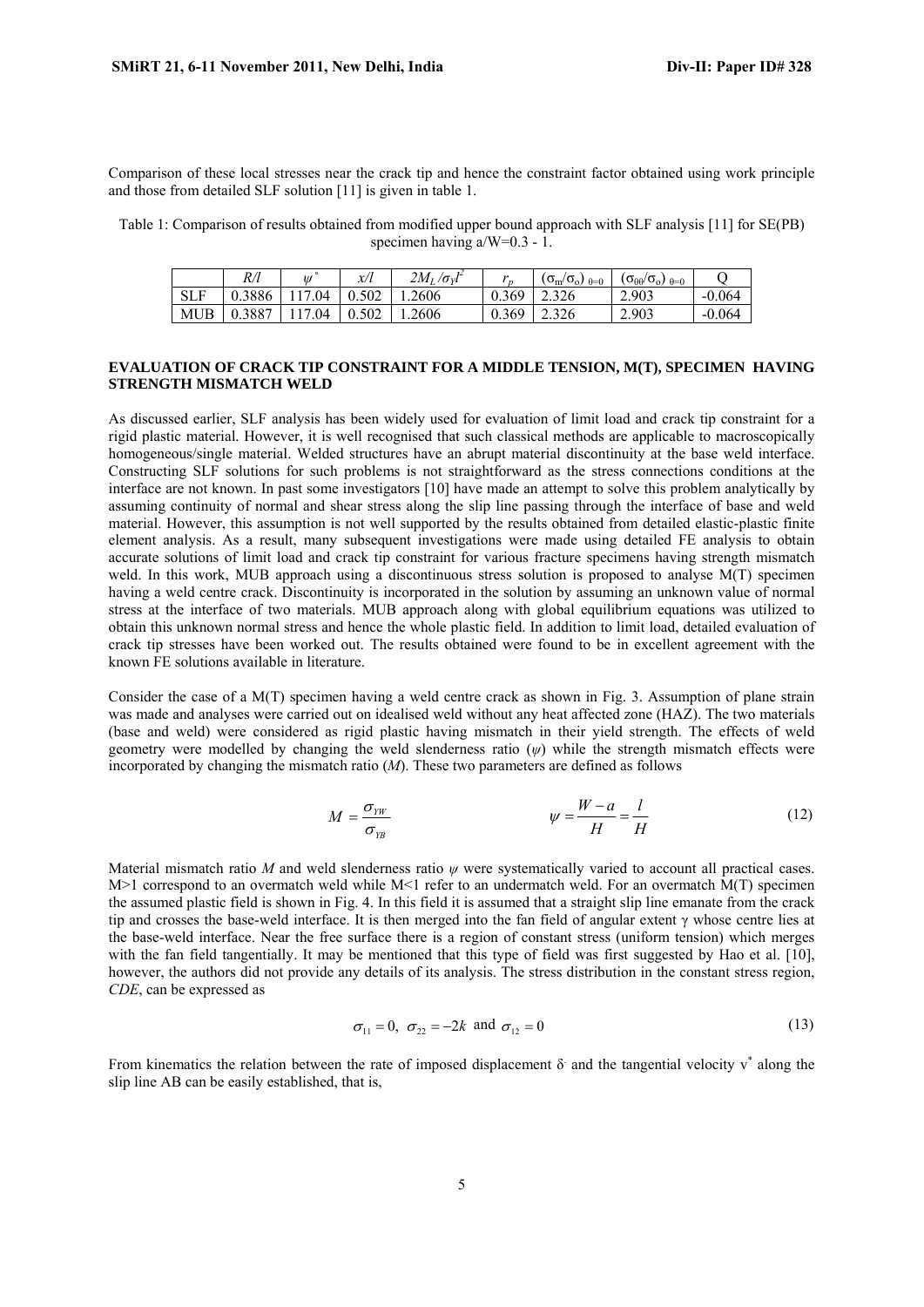$$
v^* = \frac{\delta}{\sin\left(\frac{\pi}{4} + \gamma\right)}\tag{14}
$$

Using stress distribution of the constant stress region C*DE* (eq. 13) in modified upper bound approach, eq. 2, the resulting expression for limit load can be expressed as

$$
F_y = \frac{2\sigma_{yb}l}{\sqrt{3}} \left[ \frac{(M-1)H/l}{\sin^2(\pi/4+\gamma)} + \frac{\left(1-\frac{x}{l}\cos(\pi/4-\gamma)\right)}{0.5\cos 2\gamma} + \frac{x}{l}\left\{(1+2\gamma)\sin(\pi/4+\gamma) + \sin(\pi/4-\gamma)\right\} \right] \tag{15}
$$

Since  $\gamma$  is the only independent variable, as per MUB approach

$$
\frac{dF_{\gamma}}{d\gamma} = 0\tag{16}
$$

Thus, the limit load F<sub>y</sub> and all the unknown parameters of assumed plastic field can be easily evaluated. When  $\gamma=0$ the field reduces to that of homogeneous M(T) specimen.



Fig.3: Idealised M(T) specimen with weld centre crack.

Fig.4: Assumed plastic field for a M(T) specimen with weld centre crack.

Once the parameter γ of assumed of global plastic field is known, the Hencky's equations may be used to construct stress field up to the base-weld interface. At this point it is assumed that there is a jump in the hydrostatic stress and the crack tip constraint can not be readily obtained.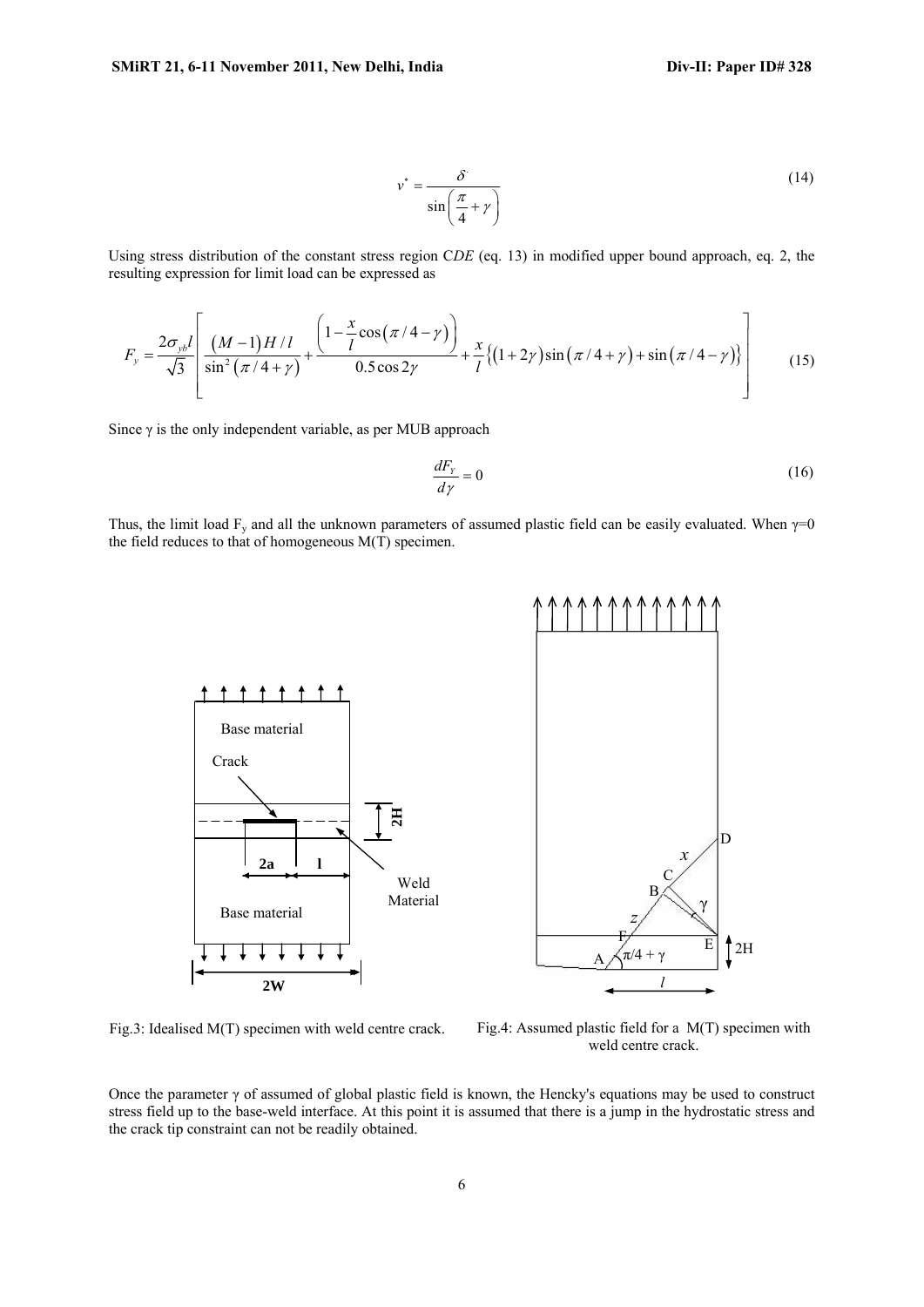The equations of global equilibrium can be expressed as follows

$$
\frac{F_y}{2} = 2k_b x \cos(\pi/4 + \gamma) + \frac{k_b (1 + 2\gamma) x}{\sin(\pi/4 + \gamma)} + k_w H + \frac{\sigma_w^* H}{\tan(\pi/4 + \gamma)}
$$
(17)

$$
\frac{F_x}{2} = \frac{-k_b x \sin 2\gamma}{\sin(\pi/4 + \gamma)} + \frac{k_w H}{\tan(\pi/4 + \gamma)} - \sigma_w^* H = 0
$$
\n(18)

Here  $\sigma_w^*$  is the unknown value of hydrostatic stress that occurs at point F in the weld material. These two equations, that is, Eqs. (17) and (18) are insufficient to solve for three unknowns namely  $F_y$ ,  $\gamma$ , and  $\sigma_w^*$ . For a wide variety of specimen geometry and loading conditions it has been established that the MUB approach provides results that are identical to those obtained from SLF analysis. Thus, if this equivalence of MUB approach and SLF analysis is assumed to hold good for the problems of strength mismatch weld also then the limit load  $F_v$  and  $\gamma$  obtained from MUB approach may be used to obtain  $\sigma_w^*$  from Eq. (17). As a cross check the value of  $\sigma_w^*$  so obtained was substituted in Eq. (18) to establish that the equilibrium equation in X-direction also get satisfied. This hypothesis was used to obtain crack tip constraint parameter *h*. For the case of M(T) specimen having weld centre crack results of limit load and crack tip constraint parameter h were obtained by Kim et al [12, 13] using detailed FE analysis. Detailed comparison of analytical results obtained from MUB approach with FE analyses [12, 13] is presented here (see Figs. 5 and 6). In Fig. 5 the normalised limit load represent the ratio of limit load of M(T) specimen having weld centre crack to that of homogeneous M(T) specimen. It may be observed from Fig. 5 that as the weld strength mismatch ratio *M* increases the difference between the limit load calculated on the assumption of continuity of stress at base-weld interface [10] and that obtained from detailed elastic-plastic FE analysis [12] becomes higher. This actually suggest that the assumption of continuous stress solution is not valid particularly for higher mismatch ratios. On the other hand the limit load obtained from MUB approach is in very good agreement with FE results [12] for all mismatch ratios. In Fig. 6 analytical solution of crack tip constraint obtained using MUB approach is compared with FE results of Kim et al. [13]. Reasonably good agreement was obtained between the two solutions.



Fig. 5:Comparison of normalised limit load (MUB) of Overmatched M(T) specimen with FEA [12].